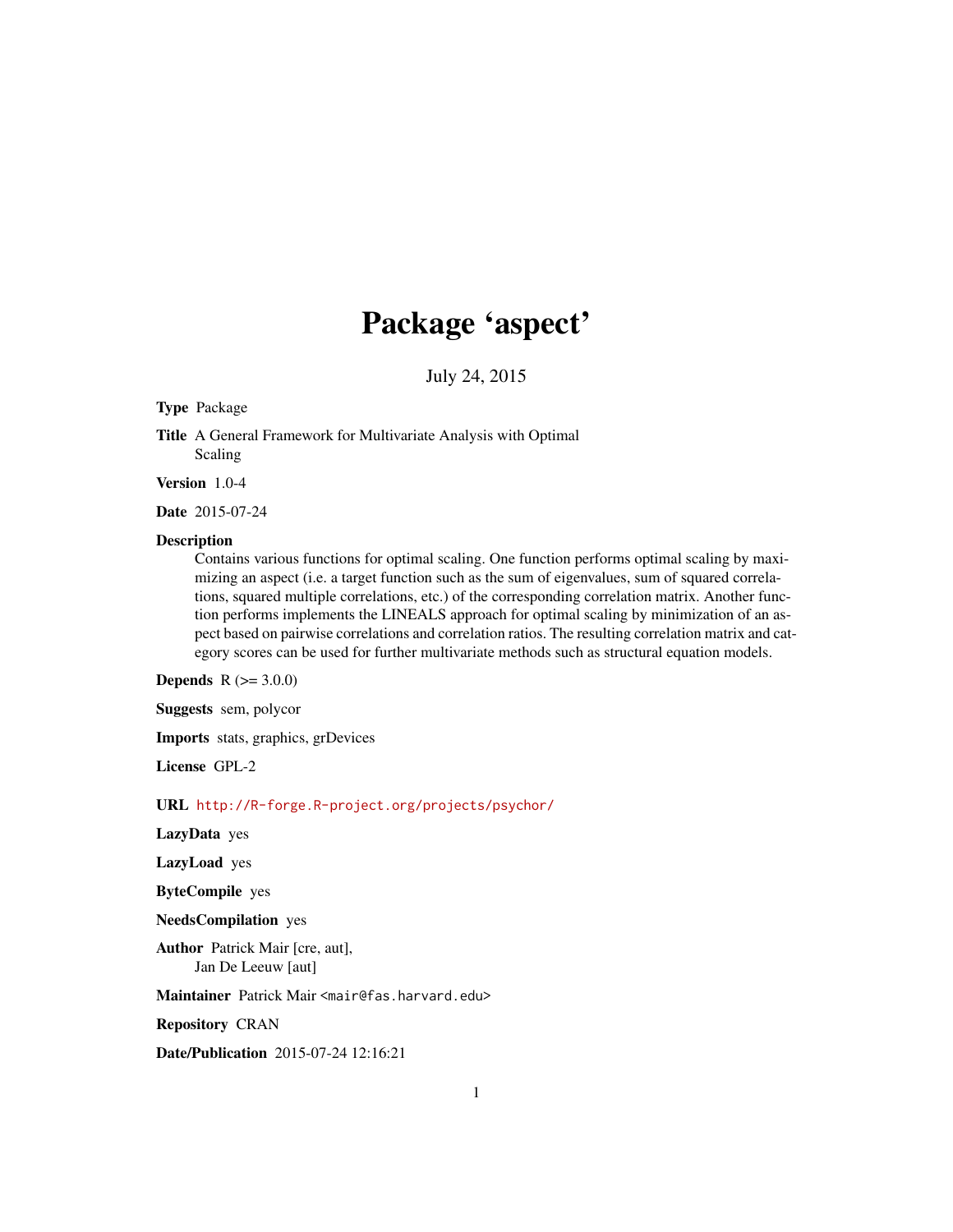# <span id="page-1-0"></span>R topics documented:

| Index |  |  |
|-------|--|--|

aspect-package *Aspects of Multivariables*

#### Description

This package consists of two main functions: The first function is corAspect() performs (optimal) scaling by maximizing an aspect (i.e. target function such as sum eigenvalues, sum of squared correlations, squared multiple correlations, etc.) of the corresponding correlation matrix. The second function is lineals() which performs scaling by mimimization a non-correlational aspect based on pairwise correlations and correlation ratios. The resulting correlation matrix and category scores can be used for further multivariate methods such as SEM.

# **Details**

| Package:  | aspect     |
|-----------|------------|
| Type:     | Package    |
| Version:  | $1.0 - 2$  |
| Date:     | 2013-11-30 |
| License:  | <b>GPL</b> |
| LazyLoad: | yes        |

The main functions are lineals and corAspect. Both produce an object of class "aspect". For this class, print, summary and plot methods are provided.

### Author(s)

Jan de Leeuw, Patrick Mair Maintainer: Jan de Leeuw <deleeuw@stat.ucla.edu>

#### References

Mair, P., & de Leeuw, J. (2010). A general framework for multivariate analysis with optimal scaling: The R package aspect. Journal of Statistical Software, 32(9).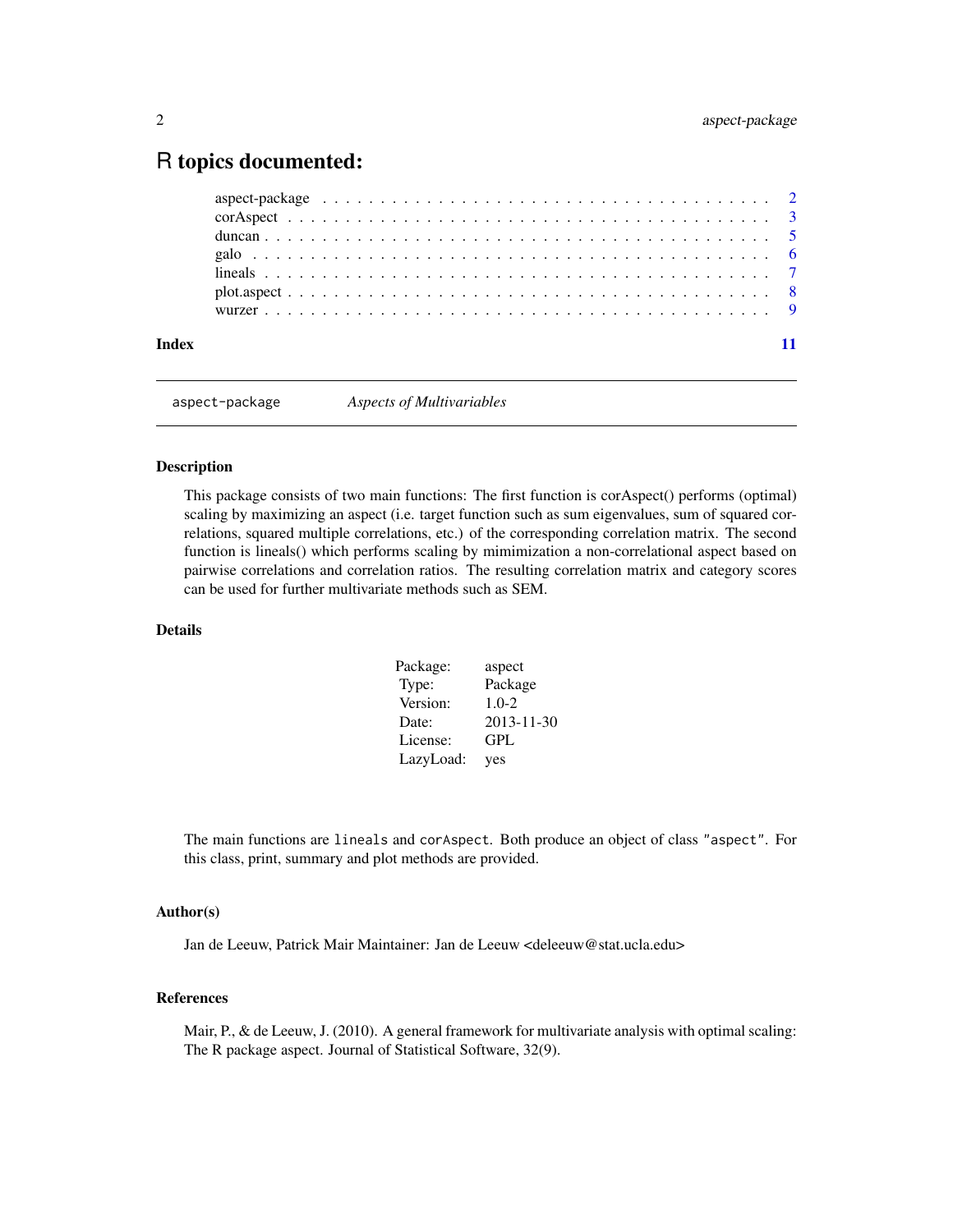#### <span id="page-2-0"></span>corAspect 3

# See Also

[corAspect](#page-2-1), [lineals](#page-6-1)

#### Examples

```
data(galo)
res.lin <- lineals(galo)
res.lin
summary(res.lin)
```
<span id="page-2-1"></span>

| corAspect |  |
|-----------|--|
|           |  |

# spect **Scaling by Maximizing Correlational Aspects**

# Description

This function performs optimal scaling by maximizing a certain aspect of the correlation matrix.

# Usage

```
corAspect(data, aspect = "aspectSum", level = "nominal", itmax = 100,eps = 1e-06, ...)
```
# Arguments

| data     | Data frame or matrix                                                                                                                             |
|----------|--------------------------------------------------------------------------------------------------------------------------------------------------|
| aspect   | Function on the correlation matrix (see details)                                                                                                 |
| level    | Vector with scale level of the variables ("nominal" or "ordinal"). If all variables<br>have the same scale level, only one value can be provided |
| itmax    | Maximum number of iterations                                                                                                                     |
| eps      | Convergence criterion                                                                                                                            |
| $\cdots$ | Additional parameters for aspect                                                                                                                 |

#### Details

We provide various pre-specified aspects:

"aspectAbs" takes the sum of the absolute values of the correlations to the power pow. The optional argument pow  $= 1$ .

"aspectSum" the sum of the correlations to the power of pow. Again, as default pow = 1.

"aspectDeterminant" computes the determinant of the correlation matrix; no additional arguments needed.

"aspectEigen" the sum of the first p eigenvalues (principal component analysis). By default the argument  $p = 1$ .

"aspectSMC" the squared multiple correlations (multiple regression) with respect to a target variable. By default targvar = 1 which implies that the first variable of the dataset is taken as response.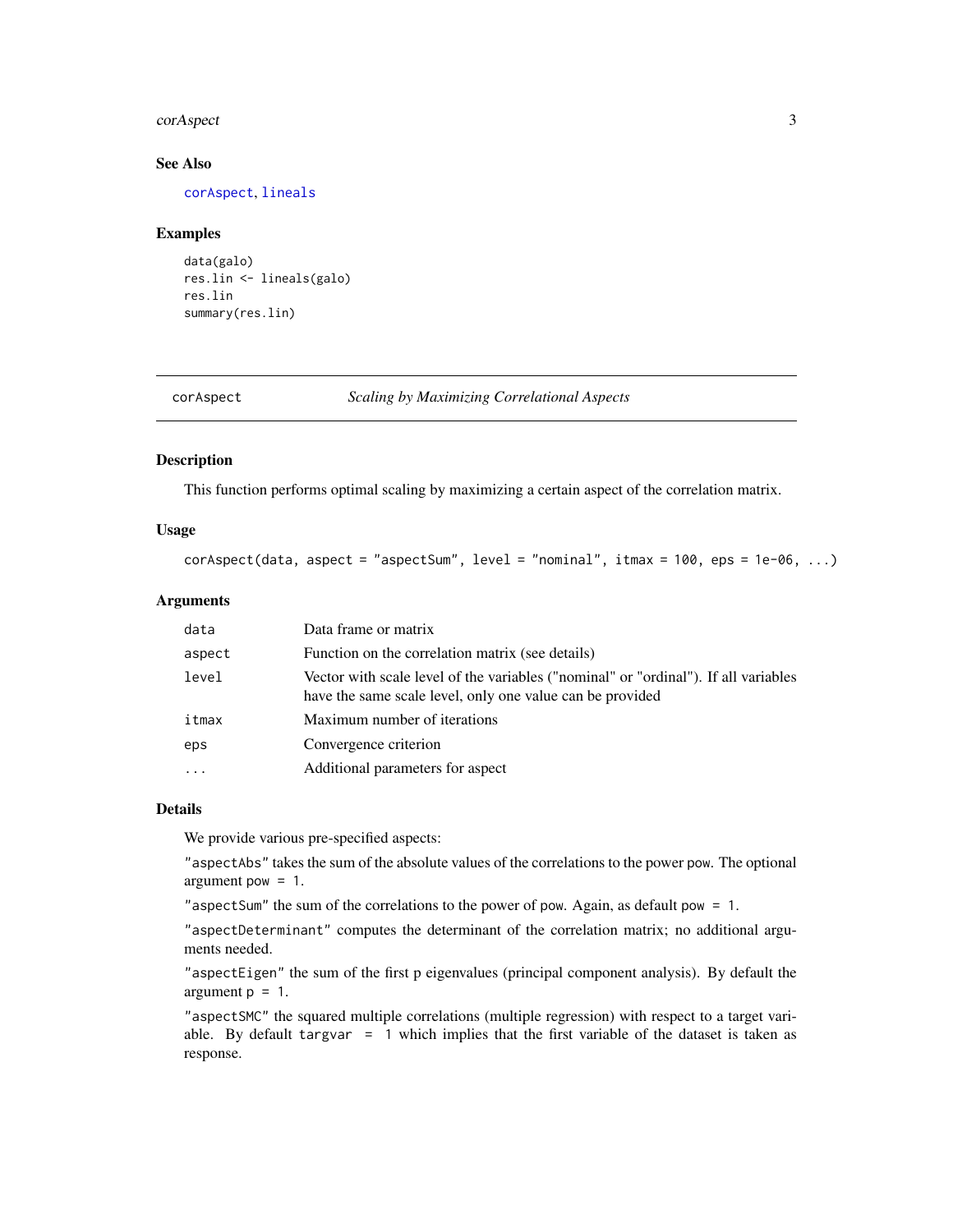"aspectSumSMC" uses the sum of all squared multiple correlations (path analysis).

Alternatively, the user can write his own aspect, e.g. the function myAspect( $r, \ldots$ ) with r as the correlation matrix. This function must return a list with the function value as first list element and the first derivative with respect to r as the second. Then aspect  $=$  myAspect and additional arguments go into ... in maxAspect().

# Value

| loss      | Final value of the loss function                                                       |
|-----------|----------------------------------------------------------------------------------------|
| catscores | Resulting category scores (after optimal scaling)                                      |
| cormat    | Correlation matrix based on the scores                                                 |
| eigencor  | Eigenvalues of the correlation matrix                                                  |
| indmat    | Indicator matrix (dummy coded)                                                         |
| scoremat  | Transformed data matrix (i.e with category scores resulting from optimal scal-<br>ing) |
| burtmat   | Burt matrix                                                                            |
| niter     | Number of iterations                                                                   |

# Author(s)

Jan de Leeuw, Patrick Mair

# References

Mair, P., & de Leeuw, J. (2010). Scaling variables by optimizing correlational and non-correlational aspects in R. Journal of Statistical Software, Volume 32, Issue 9.

de Leeuw, J. (1988). Multivariate analysis with optimal scaling. In S. Das Gupta and J.K. Ghosh, Proceedings of the International Conference on Advances in Multivariate Statistical Analysis, pp. 127-160. Calcutta: Indian Statistical Institute.

# See Also

[lineals](#page-6-1)

# Examples

```
## maximizes the first eigenvalue
data(galo)
res.eig1 <- corAspect(galo[,1:4], aspect = "aspectEigen")
res.eig1
summary(res.eig1)
## maximizes the first 2 eigenvalues
res.eig2 <- corAspect(galo[,1:4], aspect = "aspectEigen", p = 2)
res.eig2
## maximizes the absolute value of cubic correlations
```
<span id="page-3-0"></span>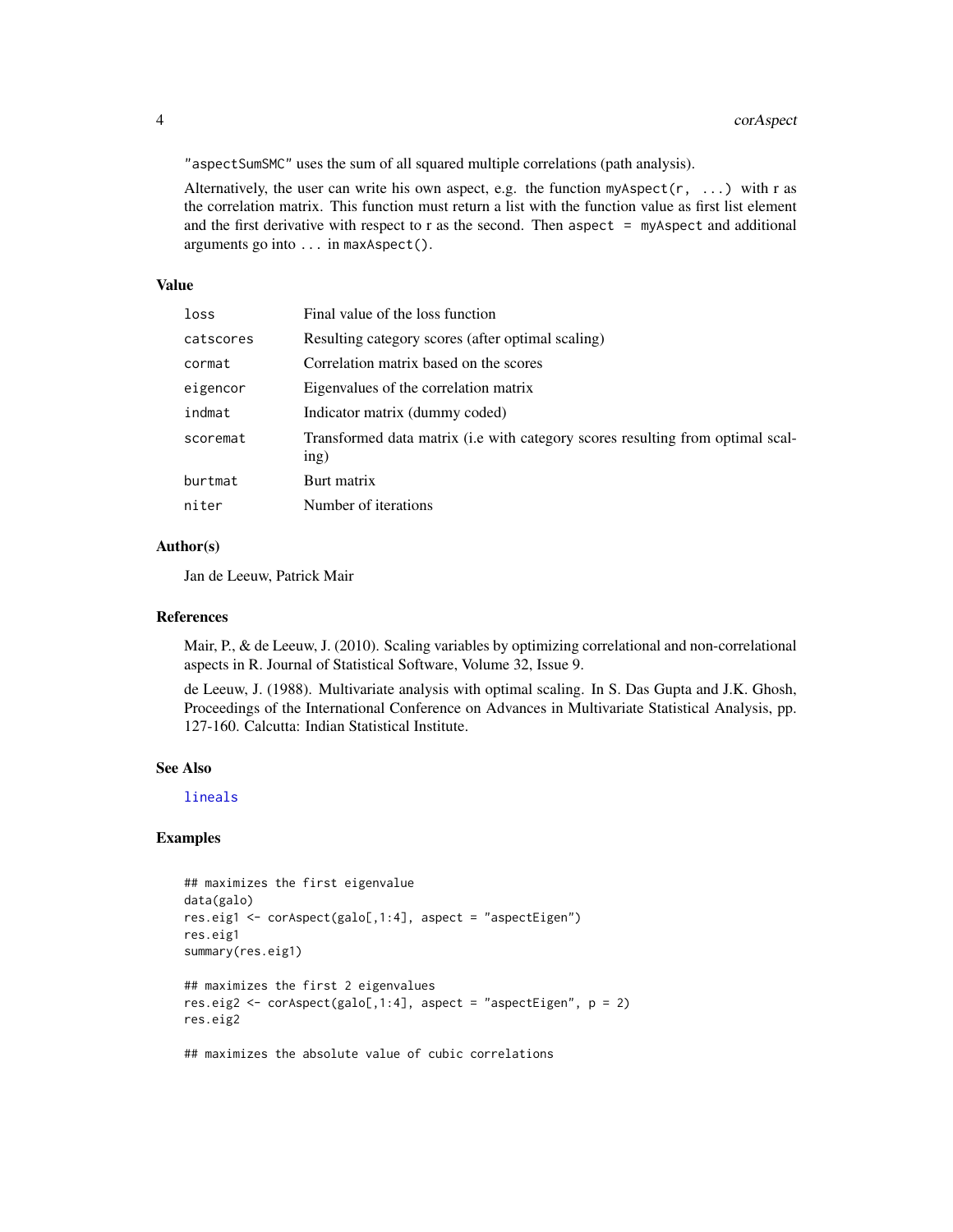#### <span id="page-4-0"></span>duncan 5 and 5 and 5 and 5 and 5 and 5 and 5 and 5 and 5 and 5 and 5 and 5 and 5 and 5 and 5 and 5 and 5 and 5

```
res.abs3 <- corAspect(galo[,1:4], aspect = "aspectAbs", pow = 3)
res.abs3
## maximizes the sum of squared correlations
res.cor2 <- corAspect(galo[,1:4], aspect = "aspectSum", pow = 2)
res.cor2
## maximizes the determinant
res.det <- corAspect(galo[,1:4], aspect = "aspectDeterminant")
res.det
## maximizes SMC, IQ as target variable
res.smc <- corAspect(galo[,1:4], aspect = "aspectSMC", targvar = 2)
res.smc
## maximizes the sum of SMC
res.sumsmc <- corAspect(galo[,1:4], aspect = "aspectSumSMC")
res.sumsmc
## some user-defined non-sense aspect
## first list element corresponds to function value, second to first derivative
myAspect <- function(r, a = 1, b = 1) list(a * b * r, matrix(a * b, nrow = nrow(r), ncol = ncol(r)))
res.my \le corAspect(galo[,1:4], aspect = myAspect, a = 2, b = 4)
res.my
```

|--|

# Description

At 4 points in time the objects  $(n = 1204$  adolescents) were asked to rate cigarette, marijuana, and alcohol consumption on a 5-point scale.

#### Usage

galo

# Format

Data frame with marijuana (POT), cigarette (CIG), and alcohol (ALC) consumption.

Category labels:

- 1 ... never consumed
- 2 ... previous but no use over the last 6 months
- 3 ... current use of less than 4 times a month
- 4 ... current use of between 4 and 29 times a month
- 5 ... current use of 30 or more times a month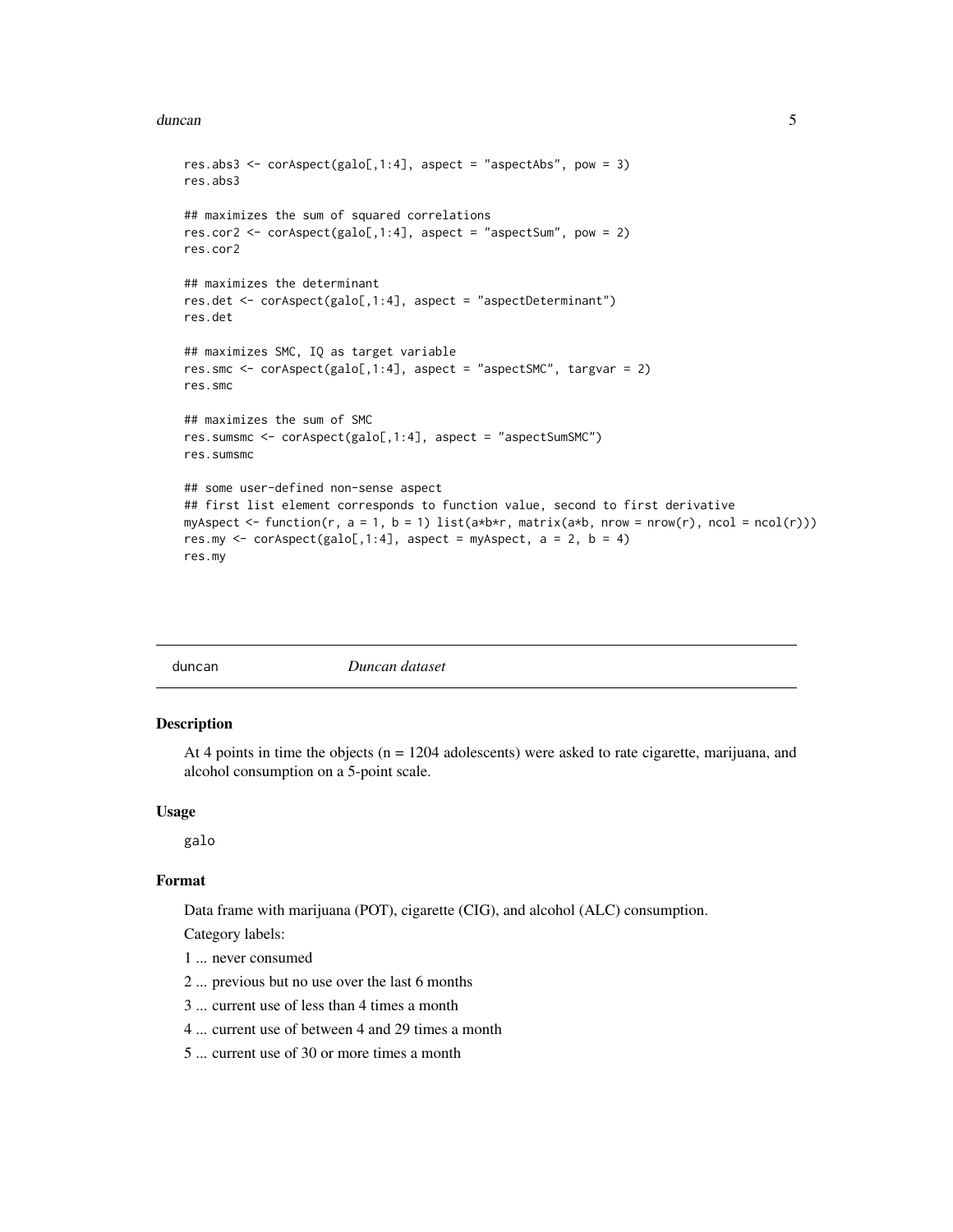# <span id="page-5-0"></span>References

Duncan, S. C., Duncan, T. E., and Hops, H. (1998). Progressions of alcohol, cigarette, and marijuana use in adolescence. Journal of Bahavioral Medicine, 21, 375-388.

#### Examples

data(duncan) duncan

galo *GALO dataset*

#### Description

The objects (individuals) are 1290 school children in the sixth grade of elementary school in the city of Groningen (Netherlands) in 1959.

#### Usage

galo

#### Format

Data frame with the five variables Gender, IQ, Advice, SES (fathers occupation) and School. IQ (original range 60 to 144) has been categorized into 9 ordered categories and the schools are enumerated from 1 to 37.

#### SES:

LoWC = Lower white collar; MidWC = Middle white collar; Prof = Professional, Managers; Shop = Shopkeepers; Skil = Schooled labor; Unsk = Unskilled labor.

# Advice:

Agr = Agricultural; Ext = Extended primary education; Gen = General; Grls = Secondary school for girls; Man = Manual, including housekeeping; None = No further education; Uni = Pre-University.

### References

Peschar, J.L. (1975). School, Milieu, Beroep. Groningen: Tjeek Willink.

#### Examples

data(galo) galo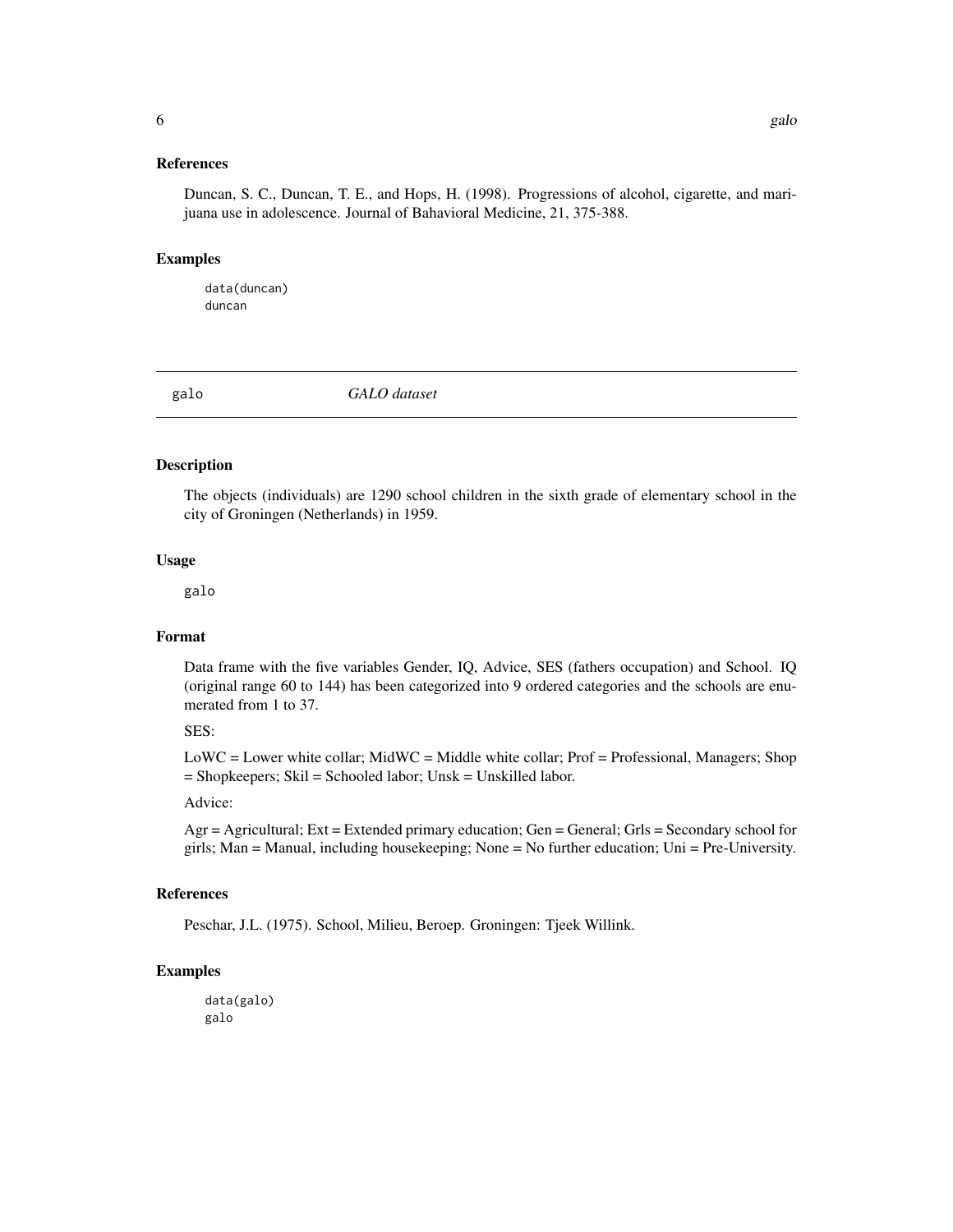<span id="page-6-1"></span><span id="page-6-0"></span>

# Description

This function performs optimal scaling in order to achieve linearizing transformations for each bivariate regression.

# Usage

```
lineals(data, level = "nominal", itmax = 100, eps = 1e-06)
```
#### Arguments

| data  | Data frame or matrix                                                                                                                             |
|-------|--------------------------------------------------------------------------------------------------------------------------------------------------|
| level | Vector with scale level of the variables ("nominal" or "ordinal"). If all variables<br>have the same scale level, only one value can be provided |
| itmax | Maximum number of iterations                                                                                                                     |
| eps   | Convergence criterion                                                                                                                            |

# Details

This function can be used as a preprocessing tool for categorical and ordinal data for subsequent factor analytical techniques such as structural equation models (SEM) using the resulting correlation matrix based on the transformed data. The estimates of the corresponding structural parameters are consistent if all bivariate regressions can be linearized.

# Value

| loss      | Final value of the loss function                                                       |
|-----------|----------------------------------------------------------------------------------------|
| catscores | Resulting category scores (after optimal scaling)                                      |
| cormat    | Correlation matrix based on the scores                                                 |
| cor.rat   | Matrix with correlation ratios                                                         |
| indmat    | Indicator matrix (dummy coded)                                                         |
| scoremat  | Transformed data matrix (i.e with category scores resulting from optimal scal-<br>ing) |
| burtmat   | Burt matrix                                                                            |
| niter     | Number of iterations                                                                   |

# Author(s)

Jan de Leeuw, Patrick Mair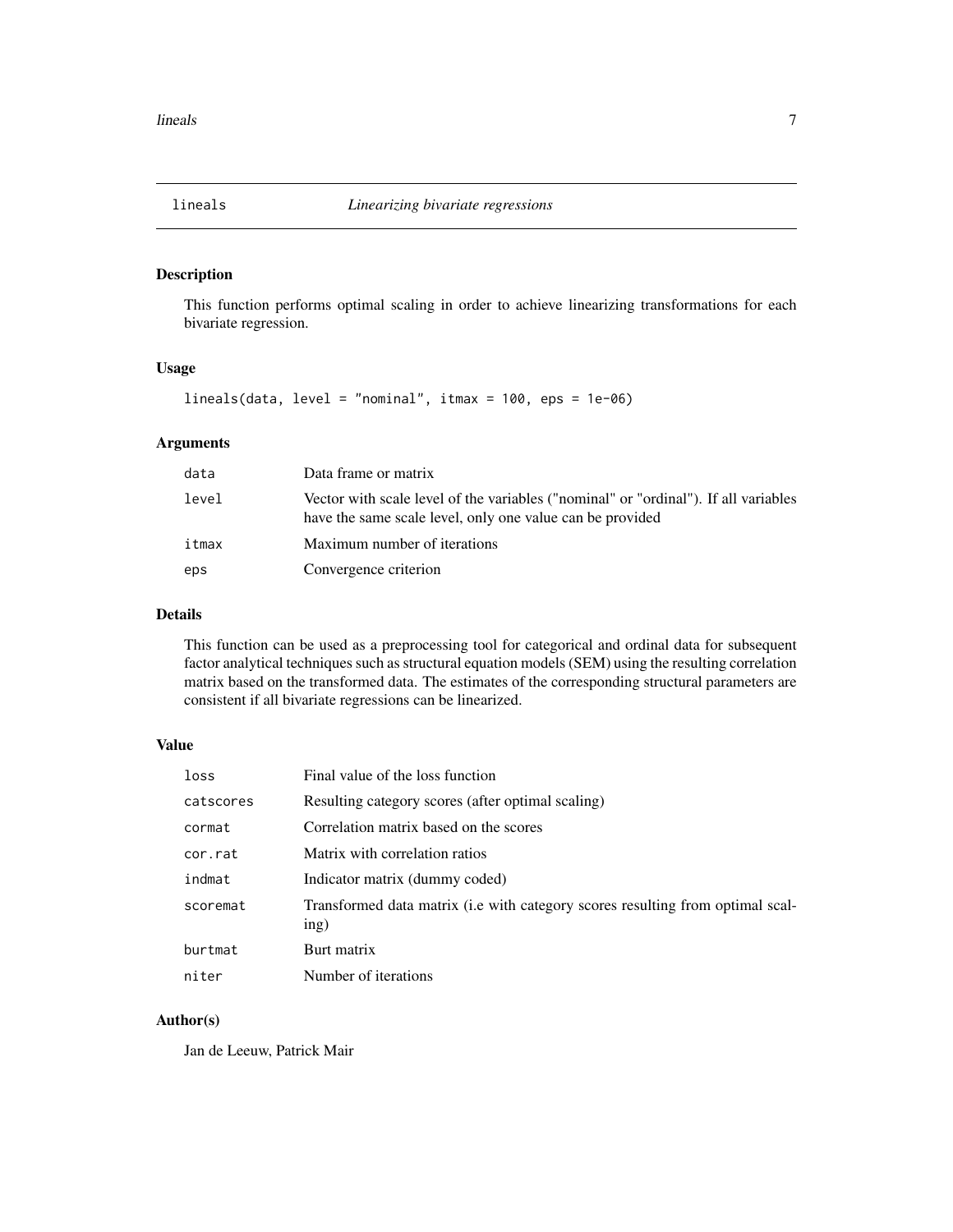# <span id="page-7-0"></span>References

Mair, P., & de Leeuw, J. (2008). Scaling variables by optimizing correlational and non-correlational aspects in R. Journal of Statistical Software, Volume 32, Issue 9..

de Leeuw, J. (1988). Multivariate analysis with linearizable regressions. Psychometrika, 53, 437- 454.

# See Also

[corAspect](#page-2-1)

# Examples

```
data(galo)
res.lin <- lineals(galo)
summary(res.lin)
```
plot.aspect *Plot method for aspect solutions*

# Description

This method provides regression plots and transformation plots for objects of class "aspect", i.e. solutions of corAspect and lineals

#### Usage

```
## S3 method for class 'aspect'
plot(x, plot_type, plot.var = c(1,2), xlab, ylab, main, type, ...)
```
# Arguments

| $\mathsf{x}$ | Object of class "aspect".                                                                                                      |
|--------------|--------------------------------------------------------------------------------------------------------------------------------|
| plot.type    | Type of plot to be produced (details see below): "regplot", "transplot".                                                       |
| plot.var     | For plot. type $=$ "regplot" only. Vector of length 2 with variables to be<br>plotted. Either variable names of column number. |
| xlab         | Label x-axis.                                                                                                                  |
| ylab         | Label y-axis.                                                                                                                  |
| main         | Plot title.                                                                                                                    |
| type         | Whether points, lines or both should be plotted.                                                                               |
| .            | Additional graphical parameters.                                                                                               |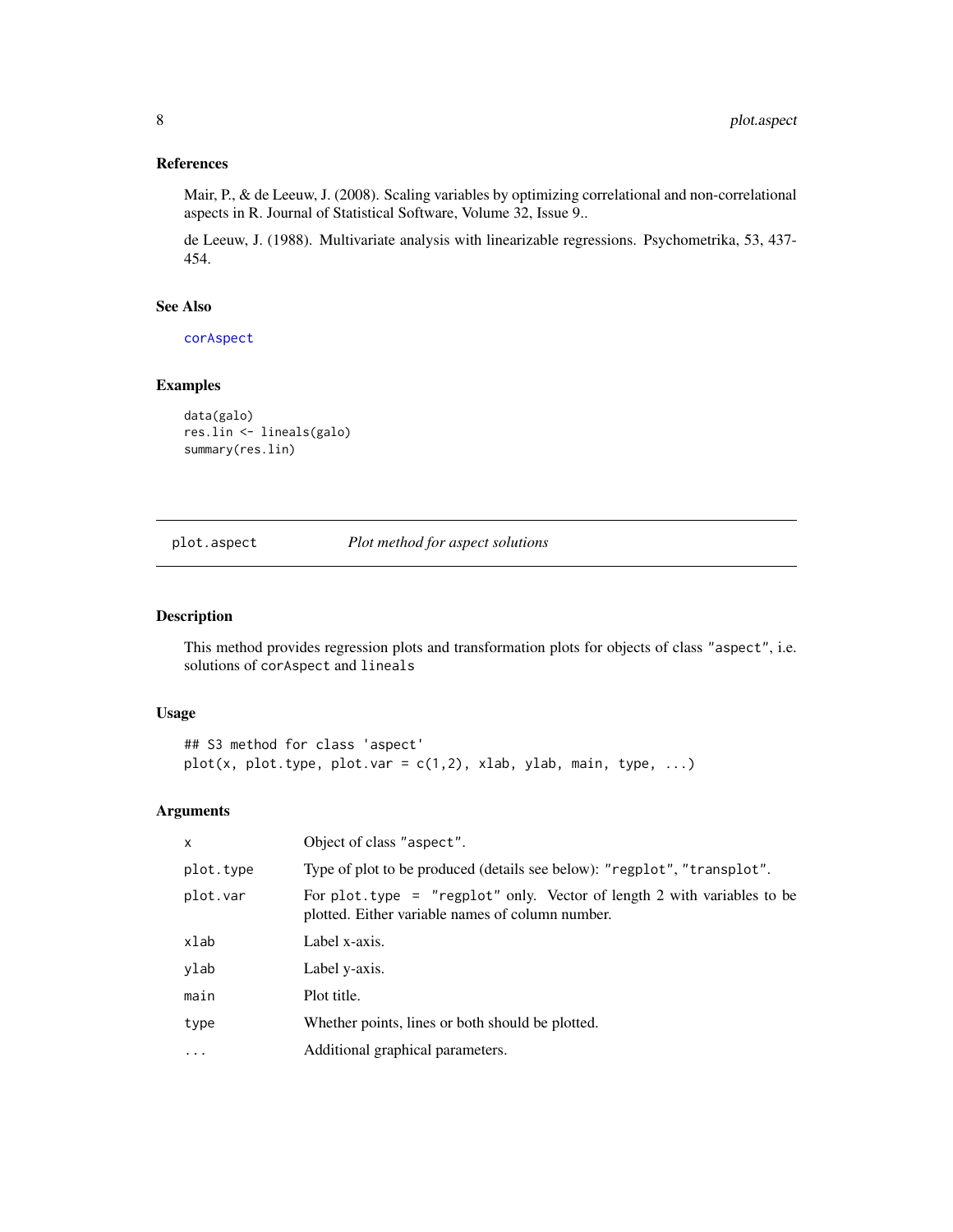#### <span id="page-8-0"></span>wurzer 9 auch 1980 wurzer 1980 wurzer 1980 wurzer 1980 wurzer 1980 wurzer 1980 wurzer 1980 wurzer 1980 wurzer 1980 wurzer 1980 wurzer 1980 wurzer 1980 wurzer 1980 wurzer 1980 wurzer 1980 wurzer 1980 wurzer 1980 wurzer 1980

#### Details

The regression plot ("regplot") provides two plots. First, the unscaled solution is plotted. A frequency grid for the categories of the first variable (var1; x-axis) and the categories of the second variable (var2; y-axis) is produced. The regression line is based on the category weighted means of the relative frequencies: the blue line on the var1 means on the x-axis and the var2 categories on the y-axis, the red line is based on the var1 categories on the x-axis and the var2 means on the y-axis. In a second device the scaled solution is plotted. The frequency grid is determined by the var1 scores (x-axis) and the var2 scores(y-axis). Now, instead of the var1/var2 categories, the var1 scores (blue line y-axis) and the row scores (red line x-axis) are used.

The transformation plot ("transplot") plots the raw categories against the computed scores.

#### Author(s)

Jan de Leeuw, Patrick Mair

# References

de Leeuw, J., \& Mair, P. (2007). Aspects of multivariables in R. Preprint available at [http://](http://gifi.stat.ucla.edu/aspect.pdf) [gifi.stat.ucla.edu/aspect.pdf](http://gifi.stat.ucla.edu/aspect.pdf)

# See Also

[lineals](#page-6-1), [corAspect](#page-2-1)

# Examples

```
##Regression plots using galo data
data(galo)
res <- lineals(galo[,1:4])
#plot(res, plot.type = "regplot", plot.var = c("advice","SES"))
#plot(res, plot.type = "transplot")
```
wurzer *Internet terminals*

#### **Description**

The dataset is about the use of public Internet terminals. For this package we extracted a subset of 8 items.

#### Usage

wurzer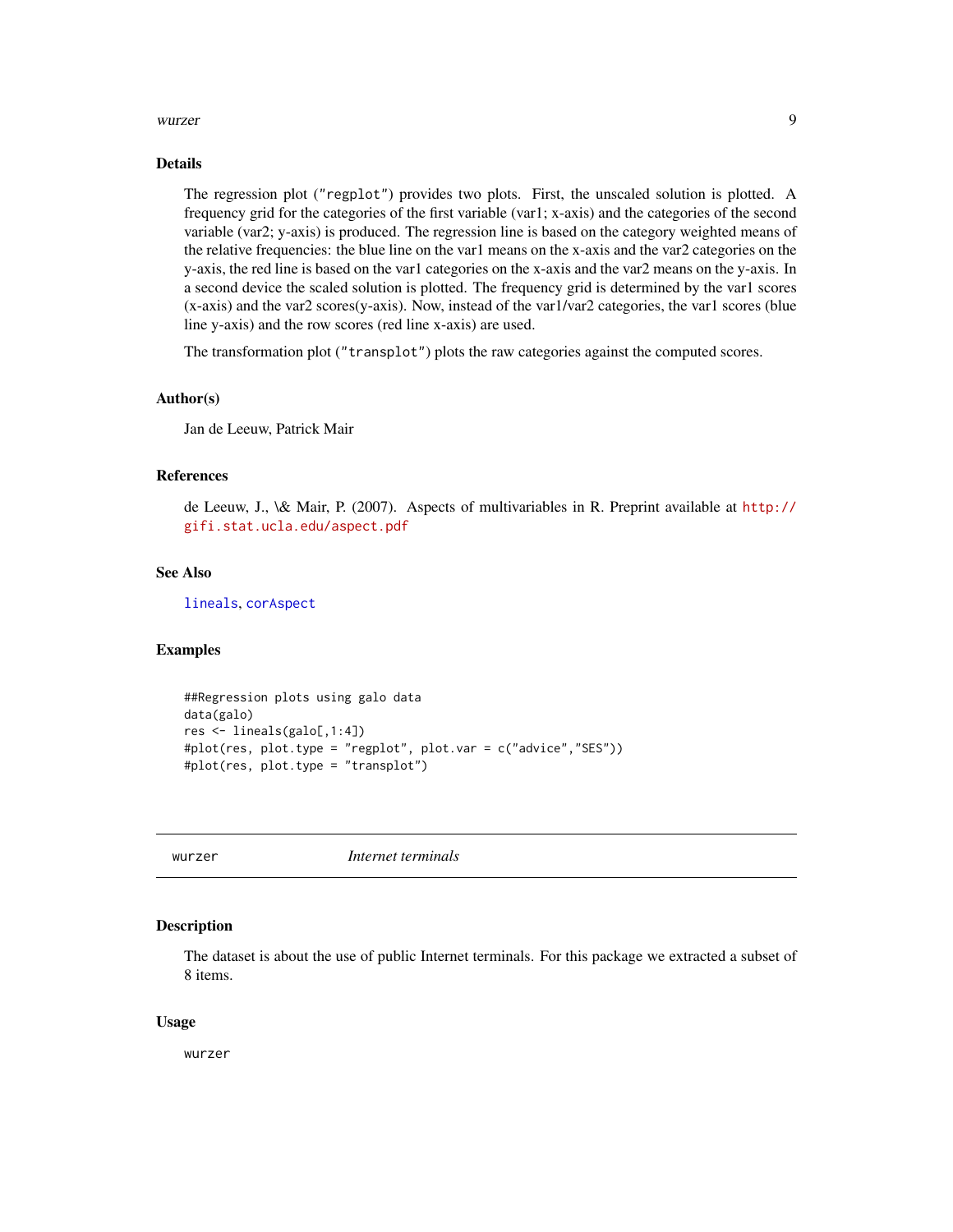# Format

A data frame  $(n = 215)$  with the following items:

Do you know at least one place where you can finnd such a terminal? (yes/no)

Have you already used such a terminal? (yes/no)

How often do you use the Internet on each of the following locations: home, work, cafe, terminal, cellphone? (5-point scales; see below)

Which of the following descriptions fits you best? (I'm here on vacation/I am from here/I'm here on business travel)

The 5-point items we have the following categories: daily (1), almost daily (2), several times a week  $(3)$ , several times a month  $(3)$ , once a month  $(4)$ , less frequently  $(5)$ .

#### References

Wurzer M (2006). An Application of con

gural frequency analysis: Evaluation of the Usage of Internet Terminals. Master's thesis, University of Vienna, Austria.

# Examples

data(wurzer) wurzer